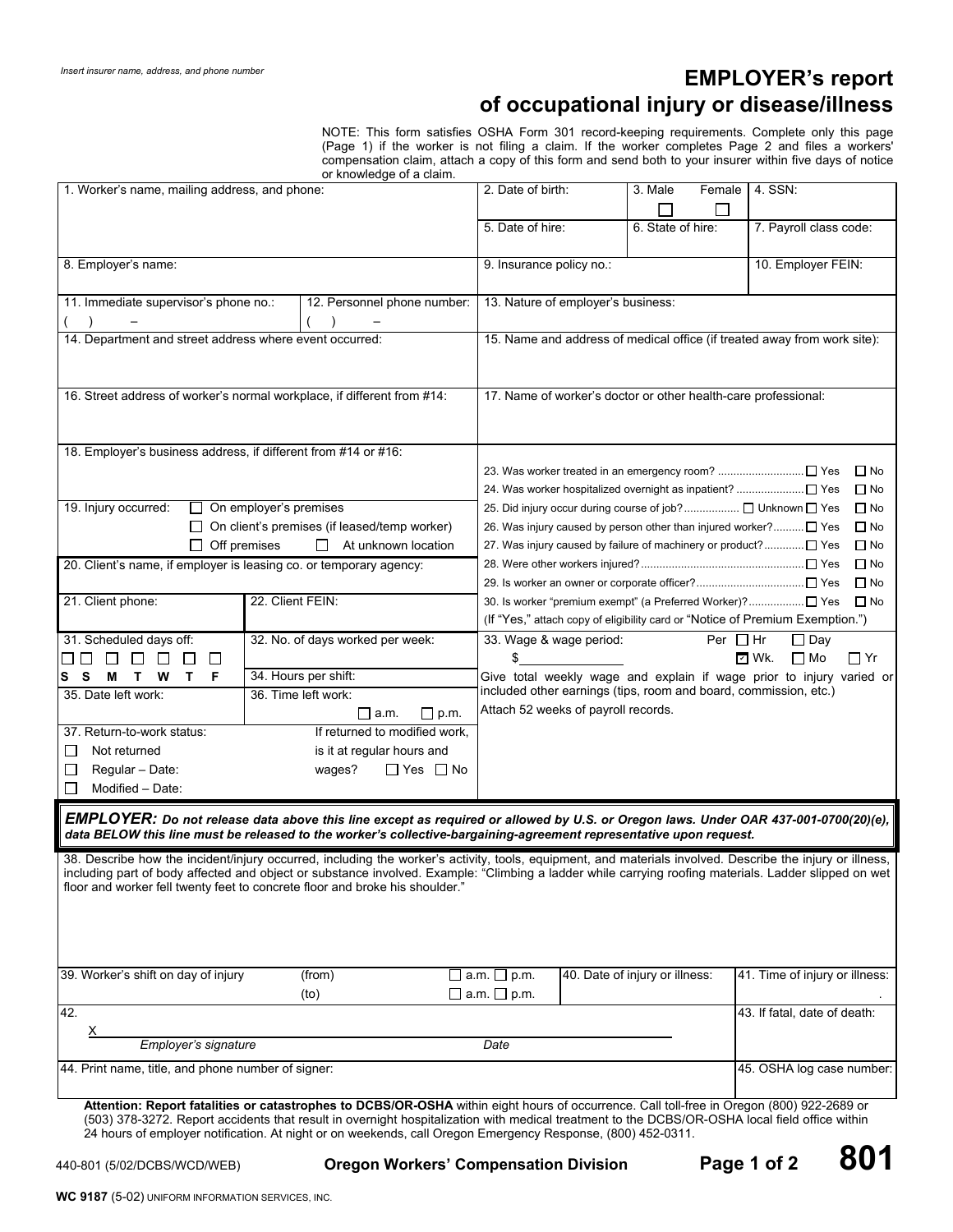

# **INSTRUCTIONS for Employer's report of occupational injury or disease/illness**

**Employer:** Failure to report a claim to your insurance company within five days after notice or knowledge of the claim may result in untimely payment of time-loss benefits to the worker and a penalty to you or your insurance company. Submit the claim even if the worker is unavailable, unable to provide information, or unable to sign the form. However, the employer's page (Page 1) may be used for OSHA record-keeping even in the absence of a workers' compensation claim. If the worker does not intend to file a claim, do not ask worker to complete the worker's page (Page 2).

**Completion instructions:** Type or print in ink. Write clearly. The numbered items below correspond to those on the employer's page of Form 801 (Page 1 of 2) and will help you complete the claim form. Form 801 is also available on the Workers' Compensation Division Web site: **www.oregonwcd.org/pubs/formsbyno.html.**

**Employer** — **Page 1 of 2** 

7. Enter the payroll (NCCI) class code under which you report this worker's earnings to earnings to your insurer.

**The employer's page satisfies OSHA Form 301 record-keeping requirements. See OSHA Guidelines (on back of this page).** 

- 13. Examples: truck manufacturing, retail grocery, log hauling, etc.
- 19-22. Several of these questions refer to "clients." If you are a "worker leasing company" or "temporary service provider," as defined in Oregon Revised Statute 656.850(1), the businesses to which you provide workers are your "clients."
- 30. Check "Yes" if the worker presented a Preferred Worker Eligibility Card to you at the time of hire or you received a "Notice of Premium Exemption" from the Workers' Compensation Division (and the injury occurred on or before the eligibility end date on the card or notice). Attach a copy of the card or notice, if available, to Form 801.
- 38-45. If an agent who represents employees under a collective bargaining agreement asks for a copy of the OSHA incident report, you must provide the information from Form 801, items 38 through 45. Do not release other information except as required or allowed by U.S. or Oregon laws.
- 45. The OSHA log case number is taken from the OSHA 300 log (if you are subject to OSHA record-keeping).

**If you have questions about this form, call the Workers' Compensation Division in Salem, (503) 947-7585, TTY: (503) 947-7993, or toll-free in Oregon: (800) 452-0288.** 

**Si Ud. tiene preguntas relacionadas a este formulario, comuníquese con la División de Compensación para Trabajadores en Salem al número telefónico (503) 947-7585, TTY: (503) 947-7993, o llame gratis en Oregon: 1-800-452-0288.** 

440-801(5/02/DCBS/WCD/WEB)

*Separate employer and worker forms before completion.*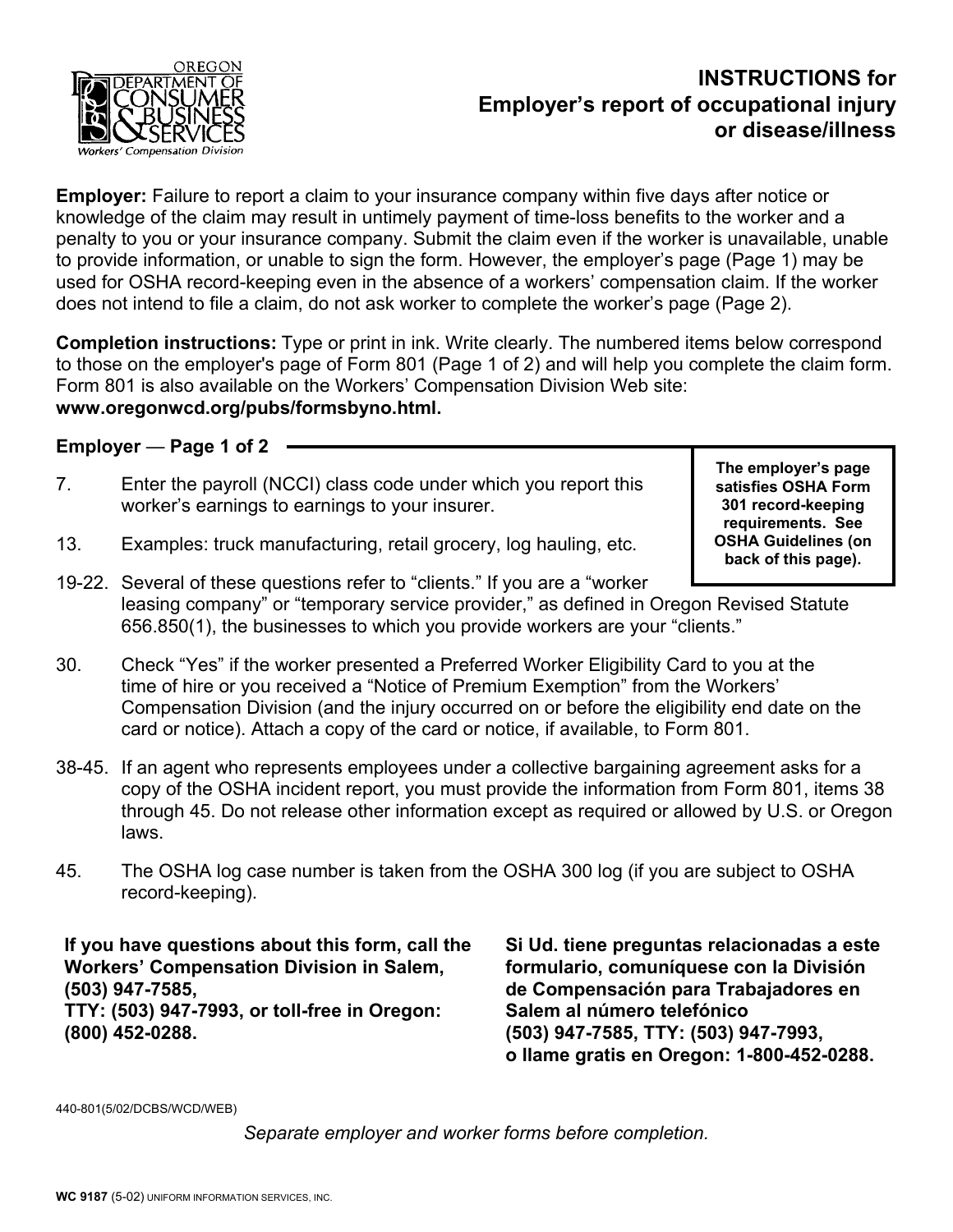# **OSHA record-keeping guidelines**

**If your business is subject to record-keeping regulations, you are required to record information on OSHA Form 300 and maintain records of occupational injuries or illnesses as described below. Even if your business is exempt from record-keeping, you must have a copy of Oregon Form 801 or equivalent at each establishment for each occupational injury or illness that may result in a compensable claim, pursuant to OAR 437-001-0700(14)(a).** 

If you are not sure whether your company is subject to OSHA record-keeping requirements or if you have other record-keeping questions, call (503) 947-7030.

**NOTE:** Every OSHA 300 log entry requires a supporting document. This document may be the Federal OSHA Form 301, State of Oregon Form 801, or an equivalent. Form 801 is also used by workers to file a workers' compensation claim for on-the-job-injuries or occupational illnesses. If the worker decides to file a claim, the worker and employer pages of Form 801 should be completed and signed. Keep photocopies with the 300 log and forward the remaining copies of the Form 801 to your workers' compensation carrier. If a case is recordable under OSHA regulations but is not a claim under workers' compensation laws, complete and retain only the employer page of Form 801 with the 300 log.

#### **An occupational injury or illness is recordable if it is work related and it meets one or more of the following criteria:**

- 1) it results in death
- 2) there is loss of consciousness
- 3) there are days away from work, restriction of work or motion, or transfer to another job
- 4) there is medical treatment beyond first aid
- 5) a significant injury or illness is diagnosed by a licensed health-care professional

**IMPORTANT:** The following is a **complete** list of treatments considered by OSHA to be first aid. If the injured worker receives any of these treatments, and **none** of the (five) criteria listed above apply, **the injury is not recordable**.

- Non-prescription medication at non-prescription strength.
- Tetanus immunizations.
- Cleaning, flushing, or soaking of wounds on the surface of the skin.
- Covering wounds with items such as Band-Aids<sup>®</sup>, gauze pads, butterfly bandages, or Steri-Strips<sup>®</sup>.
- Heat or cold therapy.
- Non-rigid support, such as elastic bandages, wraps, non-rigid back belts, etc.
- Temporary immobilization during transport as an accident victim.
- Drilling of fingernail or toenail to relieve pressure, or draining fluid from a blister.
- Eye patches.
- Removal of foreign bodies from the eye by irrigation or with a cotton swab.
- Removal of splinters or foreign material from areas of the body other than the eyes by irrigation, tweezers, cotton swab, or other simple means.
- Use of finger guards.
- Massage therapy.
- Drinking fluids for relief of heat stress.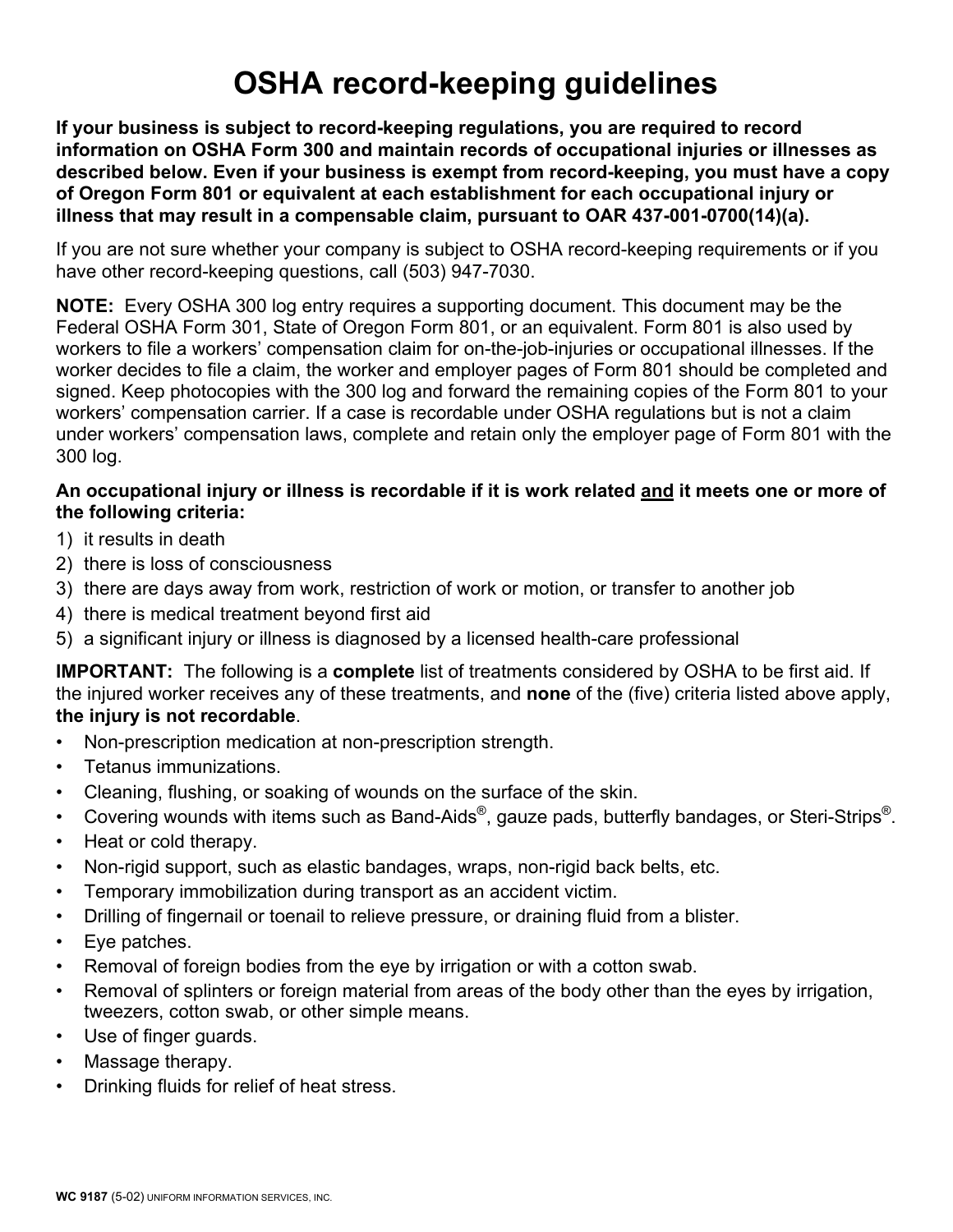

# **INSTRUCTIONS for Worker's report of occupational injury or disease/illness**

**Worker:** Failure to file a claim with your employer within 90 days of injury or within one year of learning you have an occupational illness may result in claim denial. Please read about your rights and responsibilities on the "Notice to Worker" (on back of Form 801) and *"Understanding workers' compensation claims"* (on back of this page).

**Completion instructions:** Type or print in ink. Write clearly. The numbered items below correspond to those on the worker's page of Form 801 (Page 2 of 2) and will help you complete the claim form. Form 801 is also available on the Workers' Compensation Division Web site: **www.oregonwcd.org/pubs/formsbyno.html.** 

#### **Worker — Page 2 of 2**

- 7. If you were injured, provide the date on which the accident occurred. If you have an occupational illness, enter the date on which you first received medical attention.
- 10. Describe the type of injury (example: cut leg, broken arm).
- 11. Enter the number of years of education you have completed (GED is 12.)
- 12. Identify the body part(s) injured (example: low back, right leg, left shoulder, etc.).
- 18. Describe the injury or illness as completely as possible.
- 19. If "Yes," briefly describe the prior injury (example: car accident in 1997, work injury in 1999, etc.).
- 21. Read this section carefully, as well as **"Important information about your Social Security Number (SSN),"** and **"Caution against making false statements,"** on the attached (or on back) "Notice to Worker."

#### **Employer signature block on worker's page**

- 23. FEIN is the Federal Employers Identification Number.
- 24. Report the earliest of the following:
	- the date you (any supervisor or manager) first knew of a claim
	- the date enough facts existed to lead you to reasonably conclude workers' compensation liability is a possibility.

**If you have questions about this form, call the Workers' Compensation Division in Salem, (503) 947-7585, TTY: (503) 947-7993, or toll-free in Oregon: (800) 452-0288.**

**Si Ud. tiene preguntas relacionadas a este formulario, comuníquese con la División de Compensación para Trabajadores en Salem al número telefónico (503) 947-7585, TTY: (503) 947-7993, o llame gratis en Oregon: 1-800-452-0288.**

440-801 (5/02/DCBS/WCD/WEB)